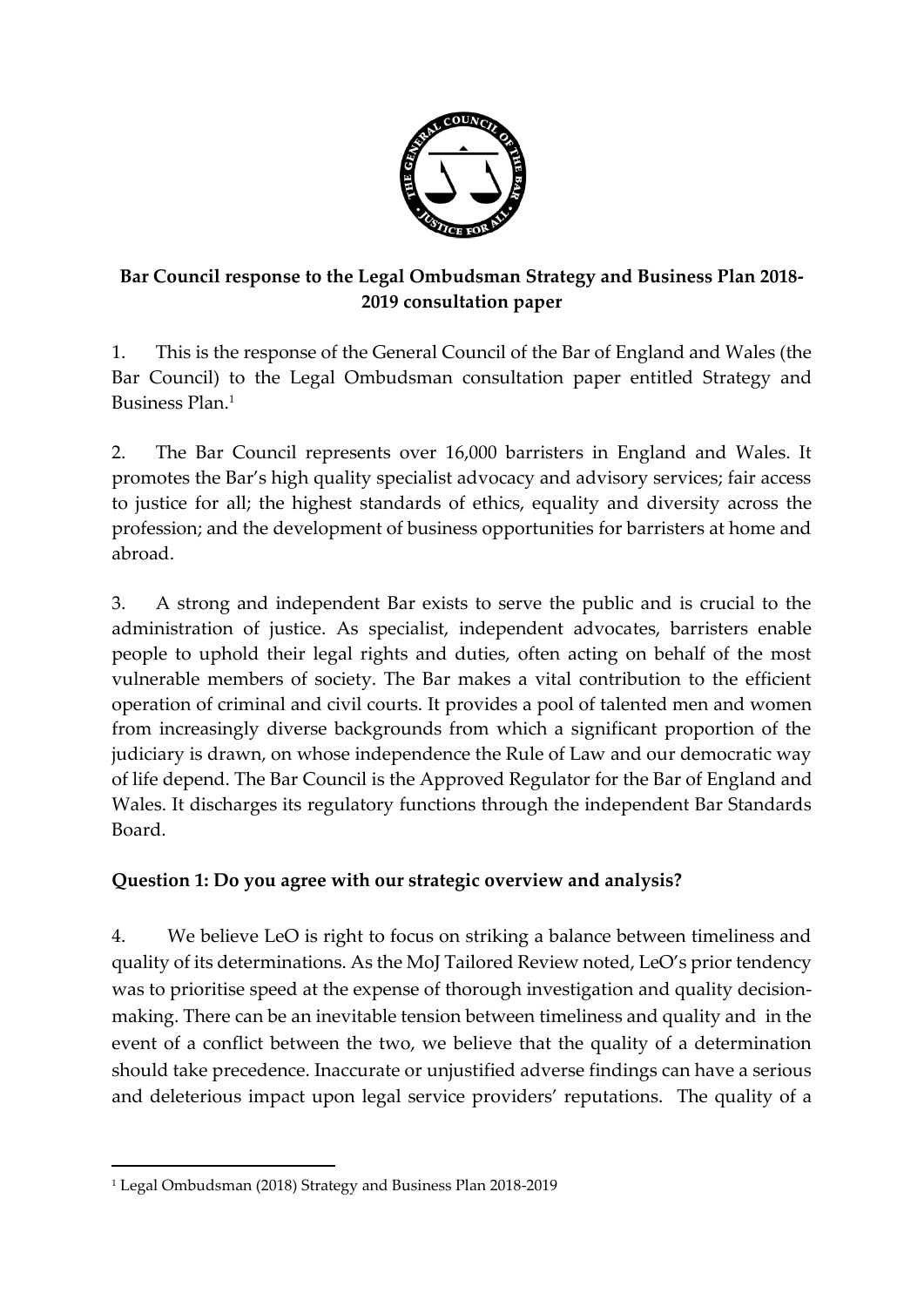determination is vital to both fairness and effectiveness - both of which are key LeO values.

5. The strategic issues which LeO identifies appear to be logical. However, we are unable to understand how the sector's improving its first-tier complaints handling would result in LeO cases taking longer to resolve. We would welcome further clarity on this point.

# **Question 2: Do our vision, mission and objectives remain appropriate?**

6. We agree with the objectives and principles LeO sets out. We also agree that LeO plays a key role in protecting consumers and improving the service standards of the profession. As an Ombudsman service, LeO is an inquisitorial body, and we think that this approach should find expression in LeO's mission or principles—that it will investigate thoroughly and proactively as an inquisitorial rather than adversarial factfinder.

# **Annual priorities**

# **Question 3: Have we identified the right annual priorities for 2018-19? Are there others we should consider?**

7. We agree with the priority of redefining KPIs to better balance timeliness and quality. We also recognise that LeO, like any other employer, needs to be competitive and make conditions attractive to recruit and retain the staff who are ultimately responsible for carrying out LeO's work.

### **LeO's business plan**

# **Question 4: Does the business plan include the right actions to achieve our vision and strategic objectives?**

8. The higher than expected demand can make finding efficiencies difficult without compromising quality. We have already emphasised the importance of this earlier in our response. We welcome that LeO proposes to find substantial savings by reducing its estates footprint.

9. Objective 1 – under 'Improve our quality', we would first emphasise that enhancements to the service improvement framework should take into account feedback from members of the profession who have been investigated by LeO, and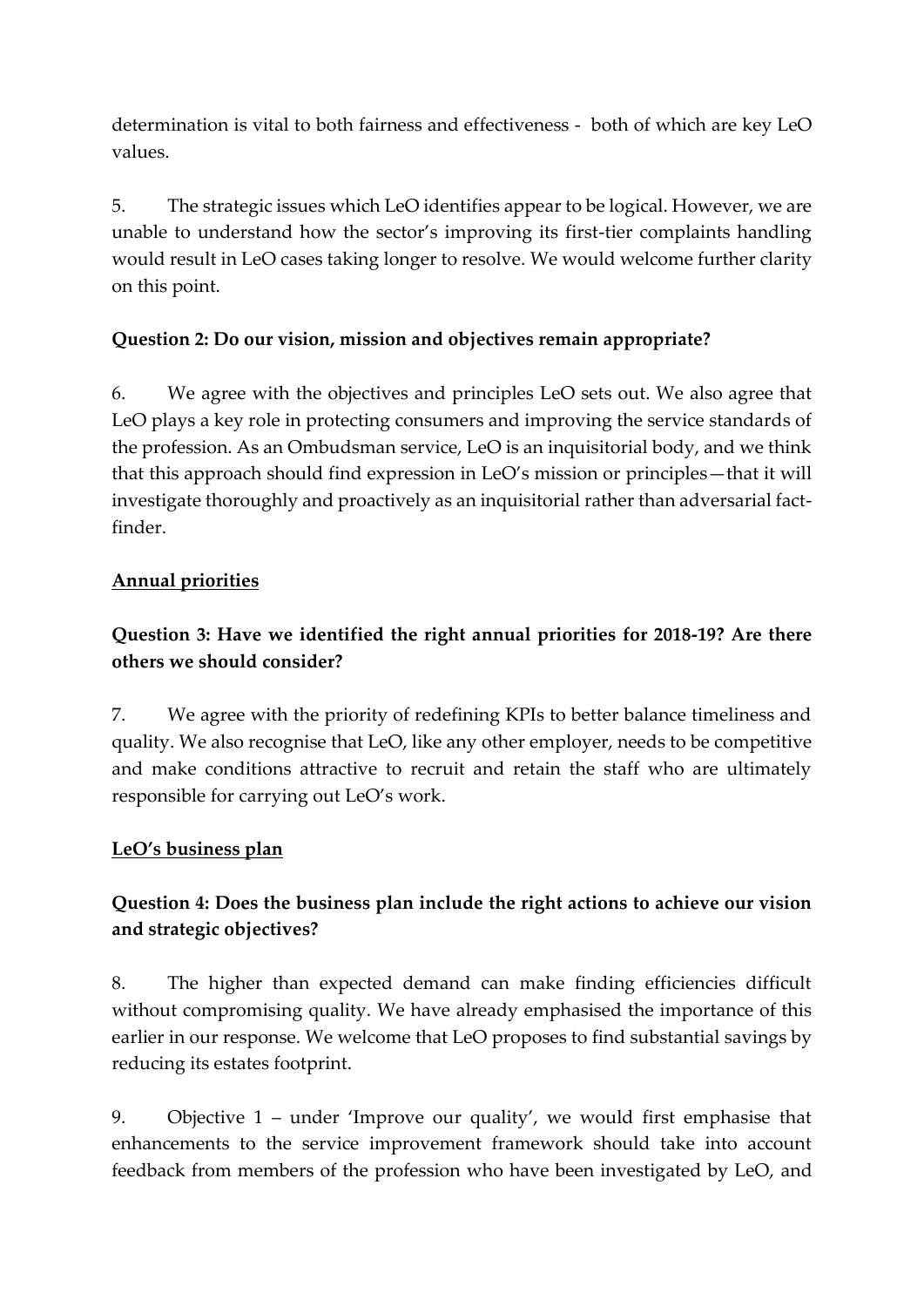interested members of the profession more generally. We would also be happy to engage with the LeO on this. Second, we are concerned that the exhortation to "consider and maximise use of scheme rules to achieve timely resolutions" detracts from the point the MoJ and OLC have raised about balancing timeliness and quality.

10. Objective 2 – we fully support many of the deliverables listed under "Improve the volume and value of feedback to service providers, the public and stakeholders." LeO plays a valuable role in translating lessons from cases into best practices that improve service standards across the profession. We have already done some work with the LeO in 2017 to provide support to the profession on its first tier complaints handling processes. We would like to continue to engage with LeO in this way going forward.

11. Objective 3 – The unregulated sector is not within the scope of LeO's remit and we question the legitimacy of its using resources (largely provided by the regulated legal profession) to undertake research work on this topic. We are not convinced of the value or necessity of a single digital register of regulatory data. The reason there are multiple regulators is because the segments of the profession are so different and we question what purpose this register would serve. By contrast, we agree with LeO's decision not to focus on gaining ADR provider approval at this time when its resources are stretched and it is trying to retain staff to work on its core functions.

12. Objective 4 – we would encourage LeO to ensure that any flexible working policies it adopts, in order to meet legitimate recruitment and retention needs, are compatible with case ownership and investigatory continuity that will ensure the best investigation and decision-making.

### **LeO's budget**

# **Question 5: Do you have any specific comments on our proposed budget for 2018- 19? Are the assumptions and risks taken into account in setting our proposed budget appropriate?**

13. We welcome LeO's drive to find efficiencies and keep its costs low. The LeO is prudent in anticipating (and attempting to prepare for) higher-than-predicted demand for 2018/19 given that this occurred last year.

#### **Measuring LeO's performance**